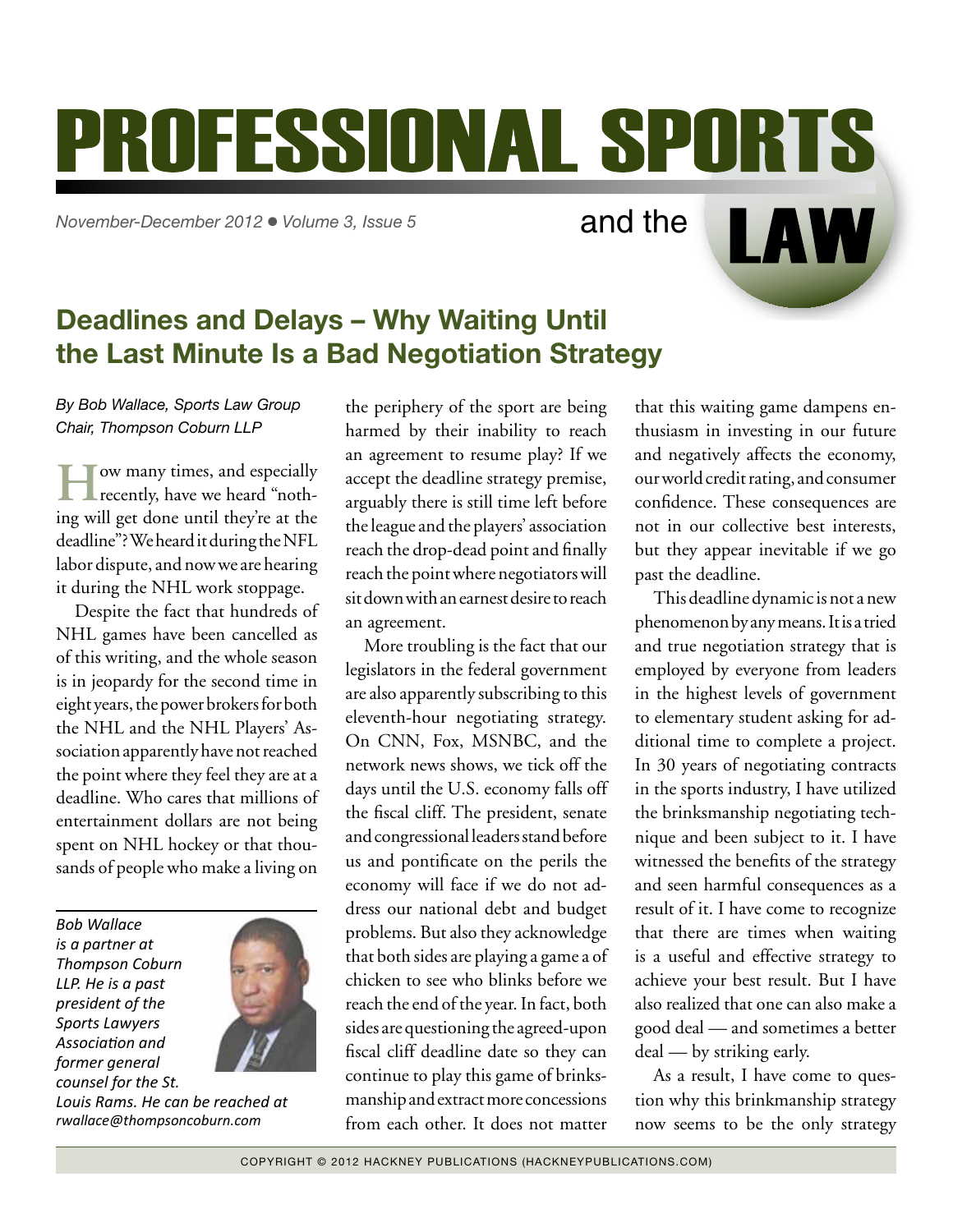ever employed. Is there ever a time when delaying negotiations to the last minute is not the appropriate strategy? Or, put another way, is there ever a time when parties can sit across from each other and exchange constructive ideas to reach an agreement before the eleventh hour?

2

#### Different sports, different techniques

As mentioned above, for many years I negotiated NFL player contracts on behalf of teams. These negotiations, like all NFL negotiations, are subject to great media interest. In fact, one columnist referred to the annual negotiating ritual as a mating game between two hippopotamus. In other words, slow and predictable are the rhythm of those talks.

George Young, the late great general manager of the New York Giants, used to say that the NFL negotiating period for signing NFL rookies didn't begin until after Bastille Day (July 14). Many NFL executives take the month of June off and do not even begin negotiating until after or around Bastille Day. The start of training camp also acts as an artificial deadline, while the playing of games (maybe the last preseason games and definitely the first regular season game) is really the deadline. But by waiting, players and teams risk several unwanted consequences. Players lose a chance to make an impact on the field and risk early injuries. Teams lose useful early play time for a player at great expense. Both the players and the team suffer career setbacks that cannot be made up, due to short average playing careers and coaches'

tendencies to coach the players that are present, not the ones sidelined because of contract negotiations.

In contrast to the NFL method, Major League Baseball employs a salary arbitration system that calls for an arbitrator to pick between two submitted salary figures, a system that's engineered to encourage settlement. However, it still closely mirrors traditional litigation, where last-minute settlement often occurs on the "courthouse steps." In baseball arbitration cases, like in true litigation, the true deadline is when someone other than the parties to the eventual agreement is set to determine the result. Like a jury trial, your fate is outside your control, so the deadline risk becomes real and tangible.

#### The pace of negotiations

When negotiations occur between parties that have no previous history negotiating with each other, it is predictable and commonplace to find negotiations moving slowly. Unfamiliar parties may not know each other's styles and may not be able to pick up on subtle clues regarding deal points that are critical or not so critical to a respective party. Simply because their history working together is so limited, they may be unable to read when a party is making a real concession or a move that indicates a willingness to make a deal. They have not built up the necessary trust that fosters productive relationship negotiations. This dynamic may have affected the NFL labor dispute and could be at work now in the hockey labor dispute, as in both cases new lead negotiators are at the helm. (Don Fehr for the hockey players' association, and Roger Goodell and DeMaurice Smith in the NFL dispute).

Time becomes a critical factor in other types of negotiations, particularly if circumstances change the dynamic of the deal for one or both parties. It's also a factor when the economics of a dispute force the parties to adjust their preconceptions about what they can accept as a reasonable outcome.

If we look again at the NHL dispute, as more games get cancelled, teams have less revenue to generate and the money pie becomes smaller to divide. Additionally, players lose paychecks and, given those players' limited career lengths, the owners gain the upper hand. Time becomes their ally and they use delays and waiting to their advantage. (We've seen this same technique in congressional budget negotiations and debt ceiling debates when elections or stock market fluctuations change the dynamic of those negotiations.)

### Continuing relationships

Sports negotiations (and political party negotiations, by the way) are not normally negotiations between strangers. The parties have a relationship before the negotiation begins and in most instances have worked together in some manner before the "big" negotiation takes place. Additionally, sport negotiations are normally between parties that will have a continuing relationship even after the agreement is reached. These parties, unlike in a traditional litiga-